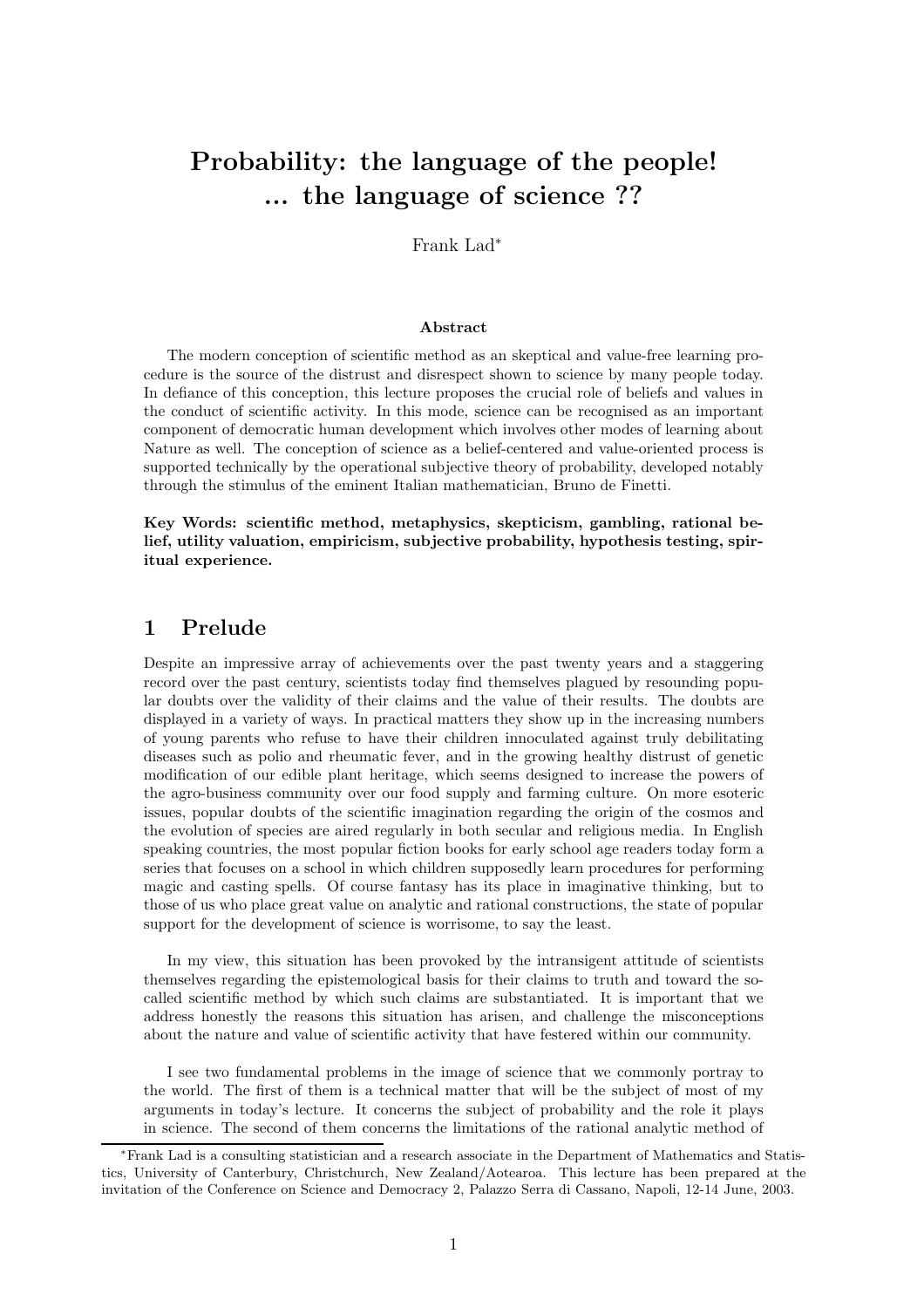knowing, scientific method if you will, and what might be learned by scientists from other modes of knowing. I shall speak to this issue in the conclusion of my talk.

In the main body of this talk I would like to dwell on the substance of the scientific method, focusing on a tremendous misconception that scientists have foisted upon the public. This has yielded problems in the extent to which our valuable insights are recognised by non-scientists, and has also provided problems within the techniques of science itself. I shall begin with a brief sketch of the image of science that has developed from its European renaissance through its objective and skeptical self-understanding by the end of the millenium. The mainstream scientific understanding of probability and statistical inference shall be highlighted. I shall then challenge this framework with some troublesome questions, some recognition of the relevance of popular interest in gambling, and a presentation of the contemporary understanding of subjective probability as understood by an active minority of probabilists and statisticians. The mathematical formulation of this viewpoint supports a common sense alternative to the value-free and skeptic understanding of science, emphasising instead the central role of intuition, belief and values in the conduct of our scientific activity. I shall then outline briefly three particular aspects of statistical practice that exhibit the need for a new understanding. After a summary statement of the position I propose to you, I will conclude with some comment on ways of knowing that lie outside the scope of science, and their relevance to matters that concern us all.

# **2 The post-renaissance doctrine of scientific method**

Inspired both by the new possibilities of astronomical observation allowed by the telescope and by the extension of mechanical engineering techniques, renaissance science bequeathed to subsequent understanding the image of Nature as a machine. In the early heady days of promise, the machine was imagined to be so precise and regular as to generate the heavenly "music of the spheres" as well as even the natural history of the "Tiger, tiger burning bright."

> Tiger, tiger burning bright in the forests of the night what immortal hand or eye could frame thy fearful symmetry? ... When the stars drew down their spears and watered heaven with their tears, did he smile his work to see?

Did he who made the lamb make thee? .

William Blake, 1794, *Songs of Experience: the Tiger, st. 1, 5*

However, irregularities of measurement were soon recognised as problematic to scientific understanding the mechanism of the machine already in the eighteenth and nineteenth centuries. Moreover, the intensive atomic experimentation of the early twentieth century led to the specification of a supposed "randomness" as an intrinsic feature of the generating machine. Estimating procedures of "statistical mechanics" came to be seen as central to scientific inference, invading the imagination of theoreticians in virtually every field of physical and social science.

# **3 The emergence of objective probability**

The understanding of Nature as a random generating device with stochastic laws that can be tamed by attention to an impersonal, skeptic and objective statistical method became virtually universal by the mid-twentieth century. See Hacking (1990). Central to this spectre of science was the imperative that scientists behave in a way that denies any personal interest in the outcome of their experimentation and inference, and that precludes any influence of their own beliefs about their subject matter on their work. Access to the realms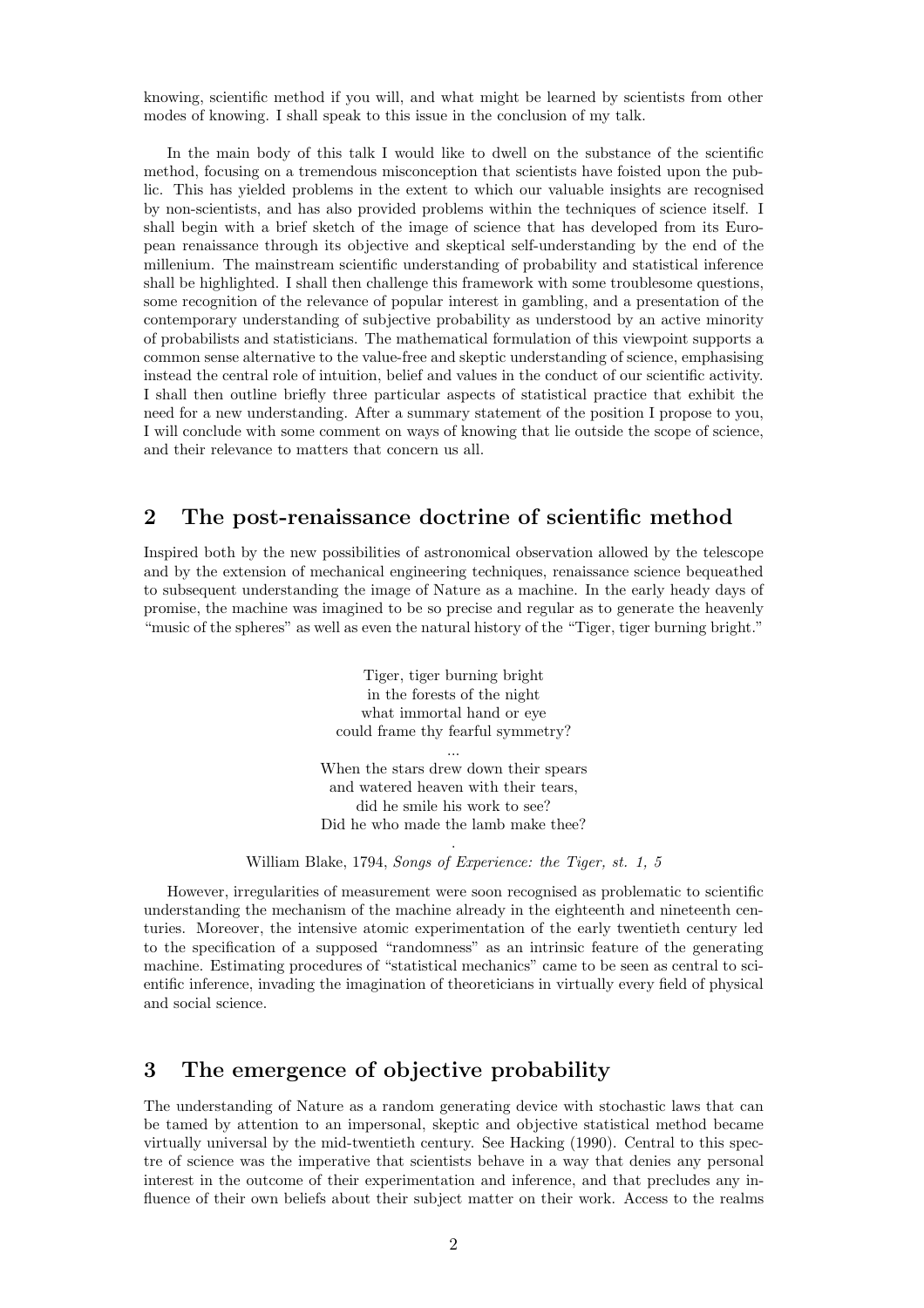of probability was explicitly not allowed to the common person with mundane interests such as how long and at what temperature to reheat a dish of two-day-old lasagne before eating it. Probabilities were deemed relevant only to special types of events that are repeatable, at least in principle, and that exhibit a stable frequency of occurrence among the repeated instances of their setup. This attitude is virtually universal among the texts on so-called "objective probability," but a classic reference addressing this topic would be the oft-reprinted text of Gnedenko (1968). It was explicitly argued that probabilities are not relevant to any old problem about which people are uncertain, and that only ordained statisticians are empowered to make assessments of its relevance. The prevalence of this view is discussed in the critical and imaginative writings by Nalimov (1989) which should be more widely known.

### **4 Questions about this outlook**

Of course the common person has been kept at arms length from a cherished "full understanding" of the secrets of probability by specialist language replete with important sounding incantations such as "homoscedastic stationary stochastic processes." However, naive questions continue to ring in the ears of specialists, much as the haunting cries of the child in the ears of the emperor who wore no clothes – "These probabilities ... you cannot see them, hear them, touch them, taste them or smell them? How are we to know anything at all about them? And what do they have to do with the process of science, which I thought is meant to be founded on empirical standards of proof?"

The only response to such questions that is given by the high priests of mainstream contemporary statistical practice is that "Oh, unfortunately you are not able to understand," presumably because the questioner is not conversant with the language of measure spaces in which the formal axioms of probability have been couched.

Throughout the world today, in every country and in every language in which courses in higher education are conducted, training in statistical methods is an essential requirement. However, I feel confident in asserting that if every person in the world who has achieved a baccalaureate degree or beyond would be asked "which subject did you find the most frustrating and detestable of all the courses that you were required to study in preparation for your degree?" the almost universal answer would be "Statistics!" As a statistician who has studied the foundations of probability for more than thirty years, I believe there is good reason that this situation has emerged. When faced with real substantive questions that undermine the credibility of the computational procedures they promote, the teacher is inevitably left to rely on the power of his/her personal authority as teacher to resolve them. The student is required to submit to the authority to achieve the desired degree, but not without incredible resentment. The reason that authority is the only support for the programme is that at its foundation, the modern mathematical theory of probability and statistics is based on shoddy thinking and errors. But I am perhaps getting a bit ahead of myself.

# **5 Popular interest in gambling and its relevance**

People today are very aware that the times we live in are quite different in many ways from every era before us. As a result, each of us is uncertain about virtually every empirical question that lies beyond our immediate gaze at any time. Outside of our high-brow institutions of learning, "the people" have developed a time-honoured way to resolve their disputes about empirical questions that interest them. The procedure is simple – "Would you like to bet on that?" Today, personal betting for amusement amounts to a multi-billion dollar industry in most regions of the world. Both American and European football attracts phenomenal interest and monetary commitments every week. In India, the subject of the betting is more commonly cricket, but the betting behaviour is equally avid. With such amounts of money at stake, it is not at all surprising that we have recently witnessed the international scandal of high profile players cheating at the game by limiting their efforts at the bequest of monied gamblers. Among Chinese people too, the attraction to gaming is legion, as will be learned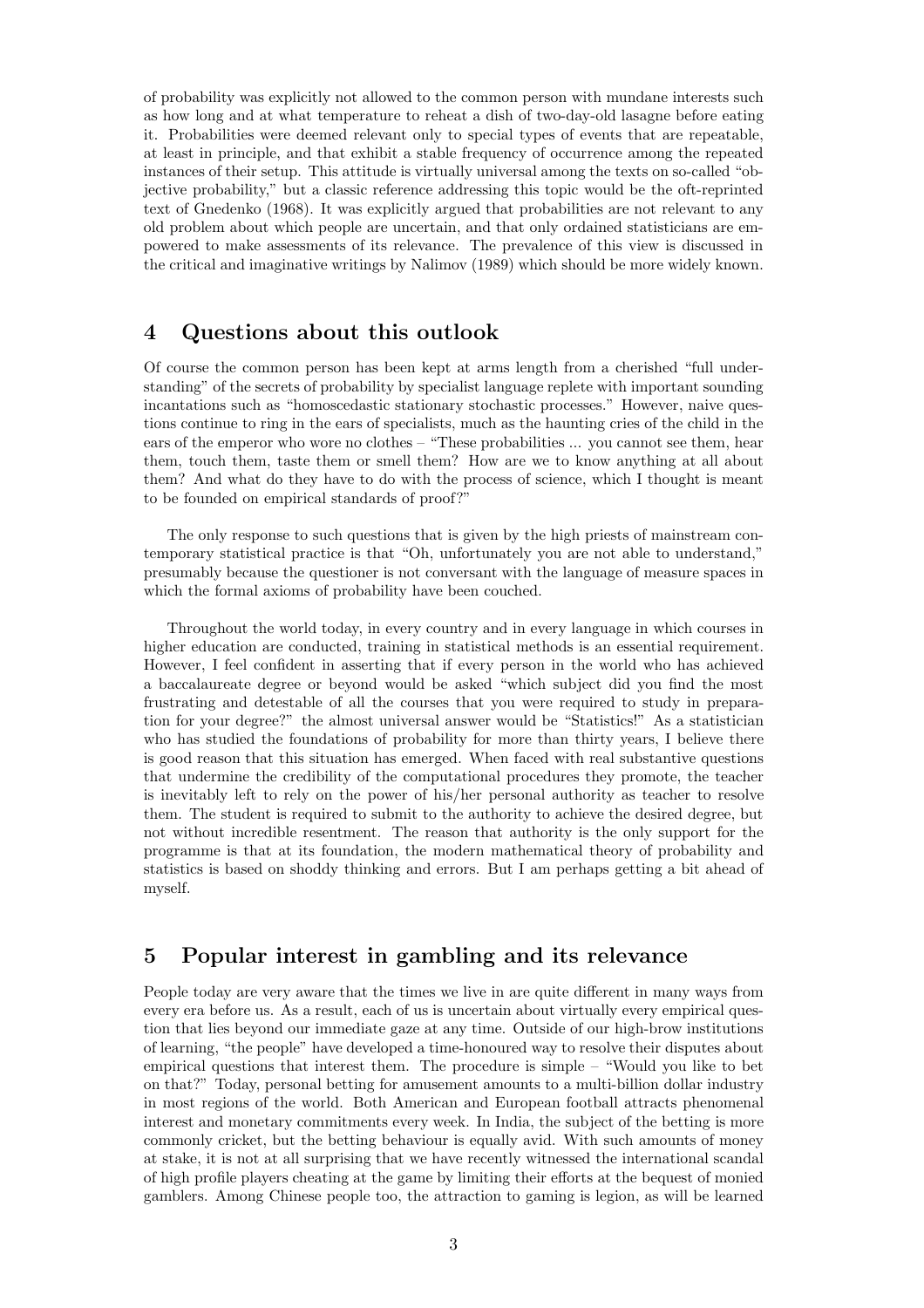by anyone with eyes to see at the haunts of licensed gaming facilities around the world.

I am not here to applaud the common fascination with gambling, but merely to recognise it as a widely understood feature of denominating human uncertainty in numerically graded units. You can bet on anything that has an observable outcome through sight, sound, taste, smell or touch. This common insight is in fact the basis for the reemergence of the subjective theory of probability that I shall now address.

# **6 Probability, the logic of uncertainty**

It may come as a surprise, but the structure of rational betting schemes has provided a basis for the development of the formal mathematics of probability, providing an alternative to the bogus scientific method that requires incredulity and non-valuation by its practitioners. In fact, there has been an active tradition that has supported this viewpoint in mathematics and science throughout the renaissance, with eminent promoters such as Laplace and De Morgan. However, it has been aggressively stifled at least in the era since 1850. The real modern leader of the subjective understanding of probability as the logic of uncertain knowledge was an amazing Italian mathematician, Bruno de Finetti, who lived from 1906-1986. He published his early research results before the second world war, and completed his long professional working career at the Assicurazione Nazionale in Trieste, and as a professor at the University of Rome.

DeFinetti's great view was that the logic of certainty, so-called 2-valued logic, really has very limited applicability to scientific or secular matters because there is really so little that we are certain about. The logic of certainty applies to the relations between the various sentences about which we can affirm that they are true or that they are false. If you assert that A is true, and you assert that A implies B is true, then you must also assert that B is true as well, or else you will be contradicting yourself. However, in science as in life, there are very few precise empirical sentences about which we are certain. The scale of units of our uncertainties may range from the give and take of one billion years on matters of cosmology to the give and take of a pico-second on matters of computational accuracy, but the logical foundation for our uncertain knowledge is the same in all matters, no matter how esoteric or how mundane. About most empirical matters we are uncertain. Thus, it is imperative that we have a formal logic that constrains the numerical measures of our uncertainties about various sentences when they are expressed not as 0's and 1's (certainty), but by the numbers in between (probabilities). The mathematics of probability is the logic of uncertainty. It was the genius of de Finetti that constructed the formalities of this mathematics and its computable numerical applications.

Personal probability assertions are evaluated in terms of the prices that one is willing to pay for resolvable bets on observable measurements. The logical restrictions on an array of assertions are generated by the principle of coherency. It is specified by this requirement that the array of prices one is willing to pay for a sequence of bets does not result that the proponent becomes a net loser in the transactions under every possible scenario of how the bets might eventually resolve. The principle of coherency and the logic of uncertainty is a many valued extension of the principle of non-contradiction in the two valued logic of certainty.

The motivations behind de Finetti's constructions were populist and straightforward. He was insistent that the method of science for making observation and inference were no different than the rational methods available to the general person on the street who wanted to heat properly the leftover lasagne from two days before. No hocus pocus is required. Nor is a white suit.

On this matter he wrote one amusing story (see Gani, 1982) when he decided to ask the proprietor of a cafe what were meant by the odds for the week's football matches that were posted on the window of the shop, just to ensure for himself that his ideas about probability as conforming to the understanding of the general person on the street were correct.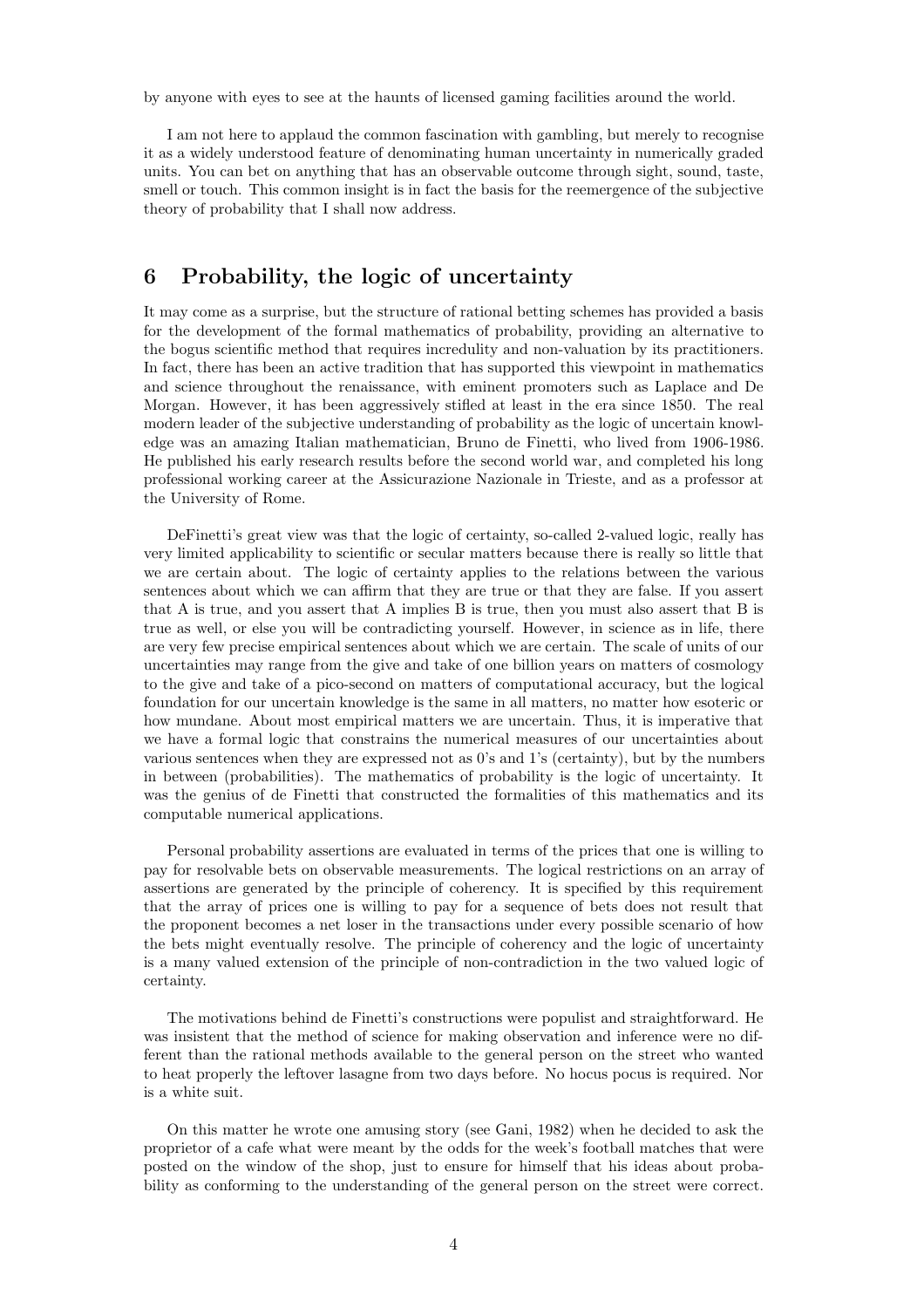The man at the bar looked at him quizzically and responded "Why those are the probabilities! You must be the only person in Rome who does not know what probability is!" The joke is that de Finetti was one of the few people in the world during the twentieth century who *did* know what probability is, not succumbing to the pseudo-scientific aberration of proposed fundamental probabilistic units of matter that are inaccessible to human sensation.

# **7 Statistical method: past, present and future**

This is not the place to present a quick course on the operational statistical procedures that stem from the mathematical derivation of the subjectivist viewpoint. I have explained that in great detail in my text *Operational Subjective Statistical Methods: a mathematical, philosophical and historical introduction* (Lad, 1996) which may interest you. I have also recently published a pedagogical paper for the Asti Summer School on Applied Statistics, presenting the details of an application of this method. It addresses specifically the zoological problem of understanding whether the power of the tides (and thus the phases of the moon) have any relevance to the phenomena of strandings of herds of whales on ocean beaches (Lad, 2003). At the moment I shall merely say a few general words, and then focus in a little more detail on three particular problems with current mainstream statistical methods.

Objectivist methods presume that Natural history is generated by a stochastic mechanical process whereby events are determined randomly according to unknown and unobservable probabilistic structures. The outlook proposes that scientists can identify the appropriate family of possible generating structures for phenomena in various applications. The methods are then oriented toward determining via statistical testing whether the unobservable generating parameters of these structures fall into specified numerical ranges. Students of applied sciences who have been forced to learn a catalogue of t-tests, F-tests, and Chi-square tests will know too well the delights of such a viewpoint.

To some extent, the subjectivist has really nothing to say to the promoters of such procedures, for we deny at the very beginning any metaphysical belief in such unobservable stochastic generating structures. We recognise that science is based on numerical recordings of empirical measurements of our sense experiences. In any experimental or exploratory investigation, scientists are typically uncertain about what these measurements might be. Based on a mathematical characterisation of their uncertainties about a sequence of such measurements, subjectivist statistical theory provides computational procedures for determining how to change their uncertain assessments about subsequent experiments based on the observations they have made in newly acquired data. What are real are our experiences and their numerically measured summaries. The probabilities merely represent our changing uncertainties about the experiences we shall have in the future.

Scientists' ability to make use of these procedures requires that they squarely admit their uncertain beliefs, attempt to formalise them (perhaps with the help of a consulting statistician), and take responsibility for them. They can then honestly present the method and the results of this activity to their colleagues in a form that encourages others to change their beliefs about Nature in the same way. There is no recourse to an objective statistical method that forces others to make the same conclusions and that allows the inferring scientist to disclaim responsibility for the inferences he/she promotes. This procedure allows for recognisably valid controversy in science. It also requires that scientists admit to the public that their inferences are based on their assessments of their uncertain beliefs, rather than hiding behind their white coats of non-responsible "objectivity." There need not be any shame in this. This is in fact the scientists' glory, that they are able to concentrate their minds to an extent that they can formulate coherent, intriguing and fruitful beliefs regarding the Nature about us. I believe that the masses' willingness to applaud their achievements will grow along with scientists' willingness to admit their own humanity ... their uncertainty.

There is a theorem in probability, called Bayes' theorem, which codifies how inferential learning from new information is to take place in a coherent way. Because it has widespread applicability, the general body of statistical developments that stem from it is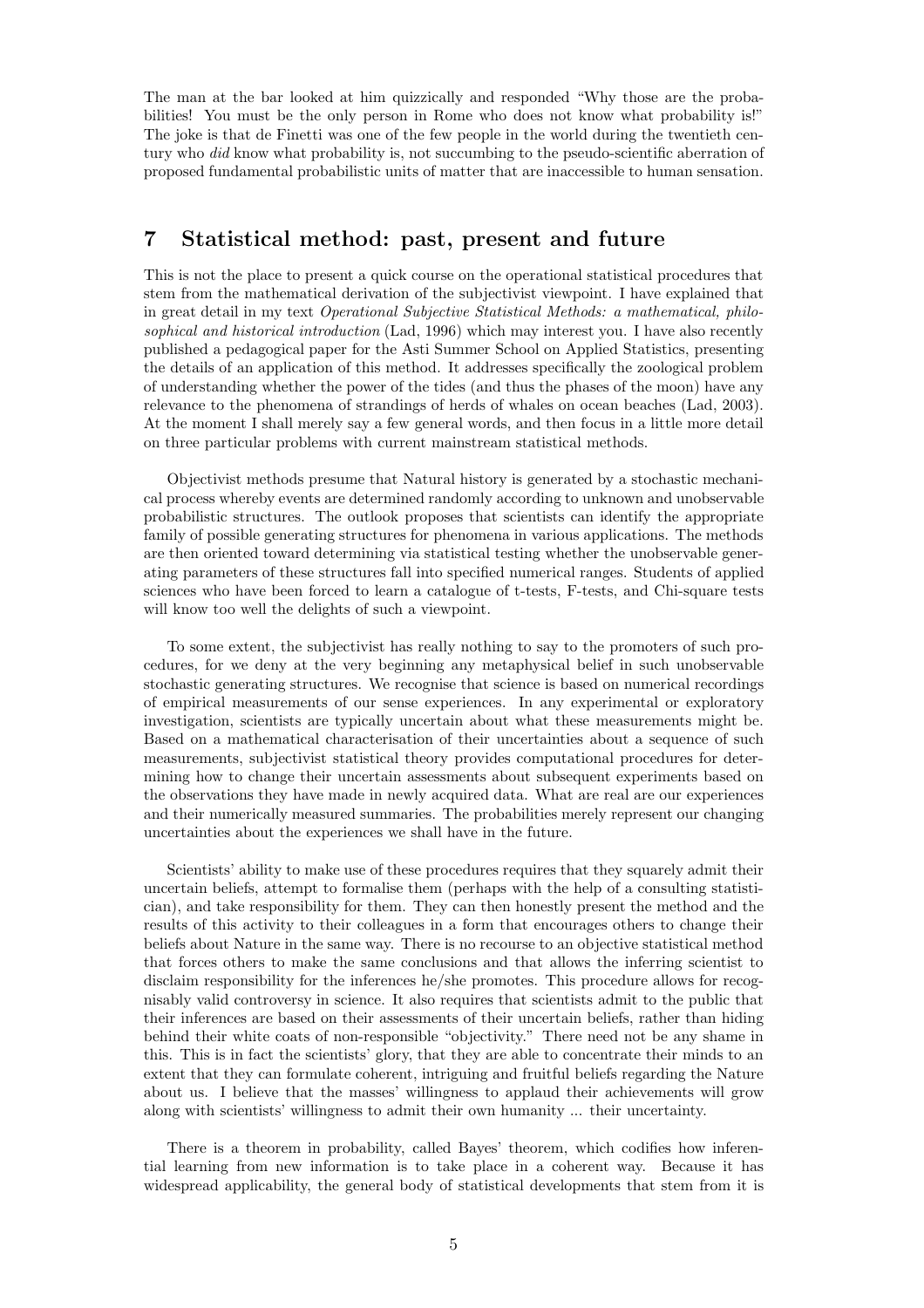called "Bayesian Statistics." By and large, I find myself mildly supportive of the movement that goes by that name. I am only somewhat wary of the extent to which its proponents have not completely thought out the issues involved. Many of them still work in the vein that admits that unobservable probabilities generate Nature, but think that we are uncertain about what the values of those probabilities are. Thus they think in terms of subjective probability assertions regarding the values of unobservable objective probabilities. I hope you can share my suspicion of such a viewpoint as you look into these matters for yourself.

Without getting deeper into any such detail, I would like to discuss three specific examples of contemporary statistical method which the subjectivist perspective has addressed, pointing out how the old fashioned methods of "objective probability and statistics" really have misled us in producing the results they propose to support. I will be brief, but hopefully informative.

#### **7.1 Hypothesis testing and "significant" scientific evidence**

Most of us would be familiar with standard claims regarding the "statistical significance" of data with respect to a particular test. According to commonly used "objective" statistical methods, it is typically regarded as powerful evidence against a null hypothesis if it can be rejected at a very small significance level based upon a large number of observations. Let me refer you to a very striking analytical result that lets us know that such "significant data" do not necessarily amount to evidence in favour of rejecting the specified null hypothesis at all!

The result is called the Jeffreys-Lindley paradox, named after two English statisticians who generated it midway in the past century (Lindley, 1957). Suppose you decide to reject a null hypothesis in favour of an alternative once you are able to reject it at some specific significance level, as small as you like. (Some journals which support such a decision procedure print a star next to parameter estimates that are significantly different from zero at the .05 level, two stars if they are significantly different from zero at the .01 level, and three stars if at the .001 level!) Under very mild assumptions regarding prior expectations, it can be shown that the posterior probability in favour of the null hypothesis being true, conditional on data that leads you to reject the hypothesis at this desired significance level, becomes arbitrarily close to 1 as the number of observations involved increases. This is and should be really a shocking result to anyone who is aware of the ubiquitous use of so-called significance testing in medicine and engineering. It was one of the motivating factors for the technical development of subjectivist Bayesian procedures in the past half century. But these have been regularly rebuffed by academic scientific claims to "objectivity" that have mistakenly but proudly denied the role of beliefs and values in the conduct of science.

Serious attention to the foundation for the now too common practice of hypothesis testing will show that there are two types of possible error that characterise any statistical decision – the one of them viewed as rejecting a hypothesis when it is true (called type I error), and the other that of accepting a hypothesis when it is false (called a type II error). However, the common practice of significance testing today typically ignores the relevance of type II errors and their probabilities, because these are very difficult to compute, if not impossible, according to standard conceptions. The Jeffreys-Lindley paradox revolves upon this fact. Without careful consideration of the entire array of possibilities, the fact that some observed data are unlikely when the null hypothesis is true can disguise the fact that they are even more unlikely when the null hypothesis is false! Further research on this type of result has been developed under the provocative name of procedures for "testing to a foregone conclusion." See for example, Cornfield (1970, pp. 18-22).

#### **7.2 Misconceptions of the extent of our uncertainties**

A second area in which we can make very general technical statements about the inadequacy and the misleading nature of statistical results based on standard procedure concerns the variance stated for public statistical forecasts. Standard procedures are based on estimated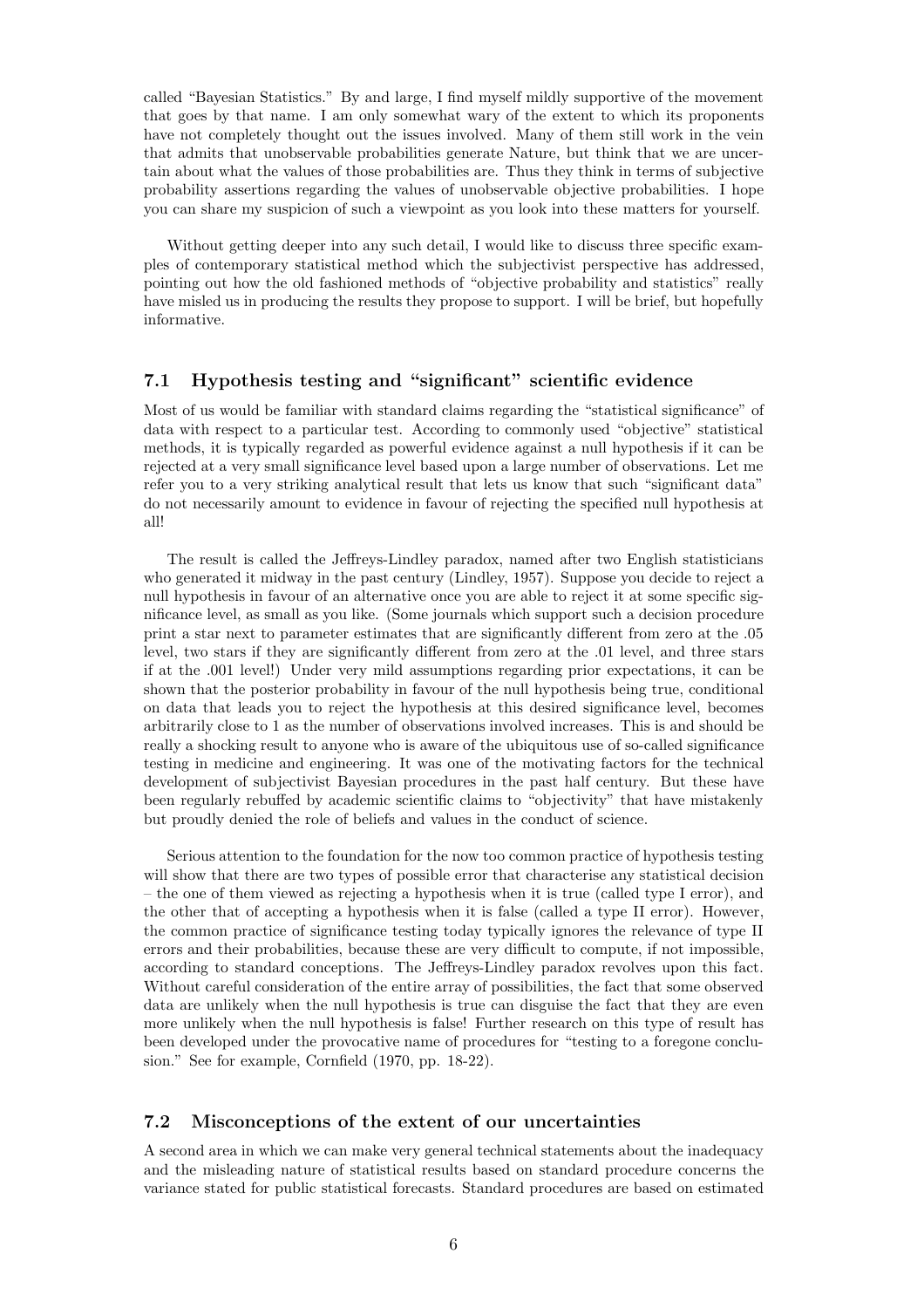values of the parameters of statistical generating models. The estimations are usually based on some form of the maximum likelihood method. Once the point estimations of the parameters are computed, forecasts for subsequent measurements are pronounced as those calculated from the generating model with this specific parameter configuration. What is suppressed in this method is the recognition that even in objectivist terms, we are still uncertain about the generating parameter values themselves, so there is a further variance component that should be added into the published forecast variance, but is not. Thus, quite generally, across all subject matters of application, scientific forecasts based on the standard statistical methods of the twentieth century understate the variances of forecasts. This is recognised empirically from time to time when "improved estimates" are made that are far away from the so-called "confidence intervals" of previously announced scientific knowledge. This has occured even in the realms of such central concepts as "the fundamental constants of physics."

The advent of Bayesian methods has done much to highlight this inadequacy in standard statistical methods. Bayesian methods increase the stated uncertainty variance because they naturally average their forecasts over the forecasts based on all possible model parameters. It should be noted that objectivist statistical theory resists such model averaging on the very philosophical grounds that I am challenging in this talk. For objectivists reject the validity of scientists' assertions of uncertain opinion about model parameters as relevant to their supposed scientific method.

#### **7.3 Assertions of value – the yardstick of uncertainty**

I have claimed in this talk that the proper formulation of science requires that we admit and even proclaim scientists' beliefs and values as central to the conduct of valid science. Yet up to this point I have concentrated my discussion on the profession of scientific beliefs, denominated in units of subjective probabilities. I would like now to remark briefly about the role of value assertions.

The supposed glory of standard statistical procedures is that they can determine the "significance" of an experimental result seemingly without anyone asserting beliefs or values for which they are personally responsible, and seemingly without any valid retort from nonscientists who live in a world of beliefs and values. On the one hand, I would like to proclaim that this popular viewpoint does not really make sense even in the foundational arguments that provide the basis for the objectivist procedures developed in the past century. As I had mentioned earlier, there are two types of possible error that characterise any statistical decision – the one of them viewed as rejecting a hypothesis when it is true, and the other that of accepting a hypothesis when it is false. In the very earliest days of the formulation of this way of thinking it was recognised and stated explicitly that the level (of type I error) at which it is appropriate to conduct a statistical test necessarily depends upon the prior believability of the hypotheses under consideration, and also upon the relative valuation of the losses one would incur in making the two types of errors. (See for example the famous statement of Lehmann, 1959, pp. 61-62.) However such protestations have by now been long forgotten by the sales arms of "scientific statistical software" companies who like to proclaim to non-mathematical users of statistics that their wares will "compute the significance you require for you!"

The operational subjective characterisation of science is much more explicit about the importance of assessing one's value judgements, and even specifying them numerically in terms of a utility function. Just as probabilities are personal assertions of uncertainty, which can be different for everyone, this is also true for utilities which are denominated units of value. Differing probability assessments can be brought closer by experimental designs that take into account the sources of argumentative differences of opinions. But values are matters of taste that differ among people, and can only be brought closer by methods of persuasion and conversion or negotiation. Many of the most important technological innovations today are controversial not only because of differing opinions about their practicality and their safety but because of differing valuations of the returns they will bring and of the consequences of possible mistakes and accidents. Let me raise three areas specifically for consideration.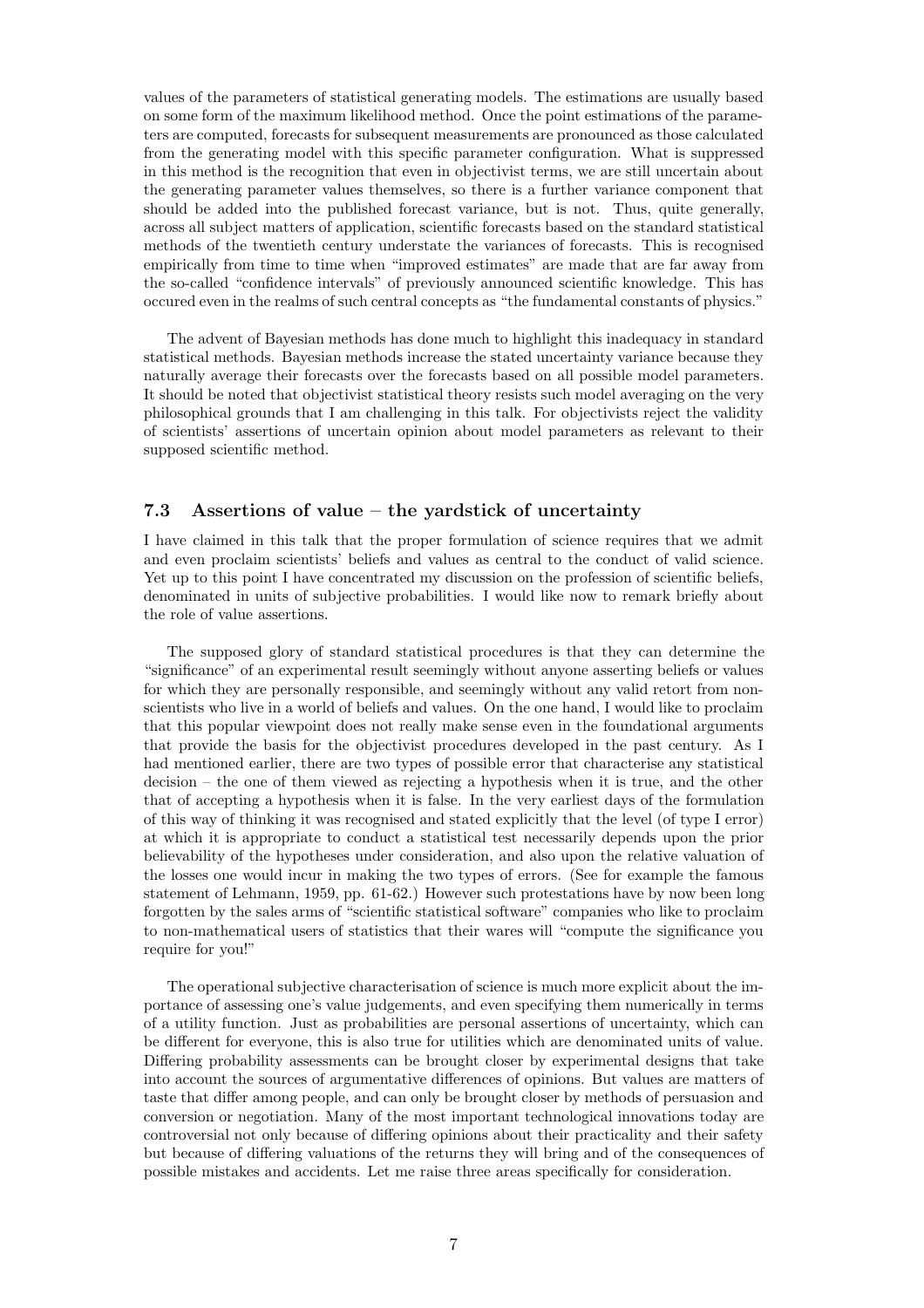#### **7.3.1 The value of nuclear power production**

The continued expansion of nuclear power generation is a worry to many people of the world. Not only is there concern about the consequences of systems that run out of control, such as we have experienced at Chernobyl and Three Mile Island, but there is a seemingly irresolvable issue about what to do with the radioactive waste material that must be buried somewhere to neutralise its harmful environmental effects. Most everyone is happy to use the power, but no one really wants the waste. There is no "objective" scientific resolution possible of these issues. I believe that every person has the right to his and her own judgement of the relative values of the goods and the bads involved. Surely scientists have no special claims to the validity of their value judgements *per se*. But when they do argue in favour of one proposal or another it is crucial that they explicitly state their relative values for the possible outcomes of the generation process.

Dumping of chemical and nuclear wastes on remote Pacific islands (remote at least from Europe and the USA), for example, can only be supported rationally by a value system that explicitly demeans the value of unpoisoned life of people, animals and plants who live there. What is most disconcerting to those of us who are interested by issues of science and democracy is that the people of the nations upon whom the nuclear waste is foisted through political deals and the wining and dining of politicians are not the ones who use the power the nuclear facilities produce.

#### **7.3.2 The value of exploratory science**

As human life and its designs encroach deeper and deeper into the entire space of the planet earth, it is time that we step back and think about the relative values of human life and the complex of all other living organisms. It is not necessarily true that human desires should be satisfied at the expense of every other living organism. Of course a judgement in favour of this valuation can be made as a matter of taste, but it should be made out in the open. I do not agree with such a judgement as a basic principle. In my scheme, each such question must be addressed specifically on its own merits. Even the value of scientific investigation itself can be sometimes subservient to the value of allowing forms of life to continue unimpeded by human intrusion. I would assert that wild animals and plants have value and even rights too, even though they cannot vote in any democratic process. I am not alone in such a valuation. See, for example, the extensive and controversial writings of Peter Singer (1990). The rights of exploratory sciences to investigate every crevice of existence are not unassailable. It is important that we make public any programs to extend scientific incursions into the remaining environs of Nature, and to debate their value. In deciding such matters, the desires of scientists need not necessarily be satisfied in opposition to alternative valuation schemes.

#### **7.3.3 The value of human life**

The self importance of humanity must especially be challenged in the field of medical technology and intervention. I would like to challenge publicly the very widespread conception that the prolongation of human life, *per se*, is always the highest value to be furthered whenever possible. Quite the reverse, I believe the scientific community specifically, and the members of the high-consumption societies in general, have much to learn from pre-scientific societies about the value of completing one's life in harmony with the powers of the living whole. I believe that learning to experience death with dignity by peoples who have forgotten or suppressed this possibility would be an important development of the human spirit. It also brings to mind the importance of our questioning the scientific development of reproductive technology that defies the limitation in the fertility of human beings. Of course the coming to grips with the emotional experience of the inability to conceive children is not a simple task, but just because there are people who are willing to pay enough to surmount this impasse does not make it right that research dollars are spent on such problems to the extent that they are. At our current numeration of some 6 billion human beings and counting, it is well worth our re-evaluation of the importance of human life in the context of our re-evaluation of the value of the rest of Nature in which we live.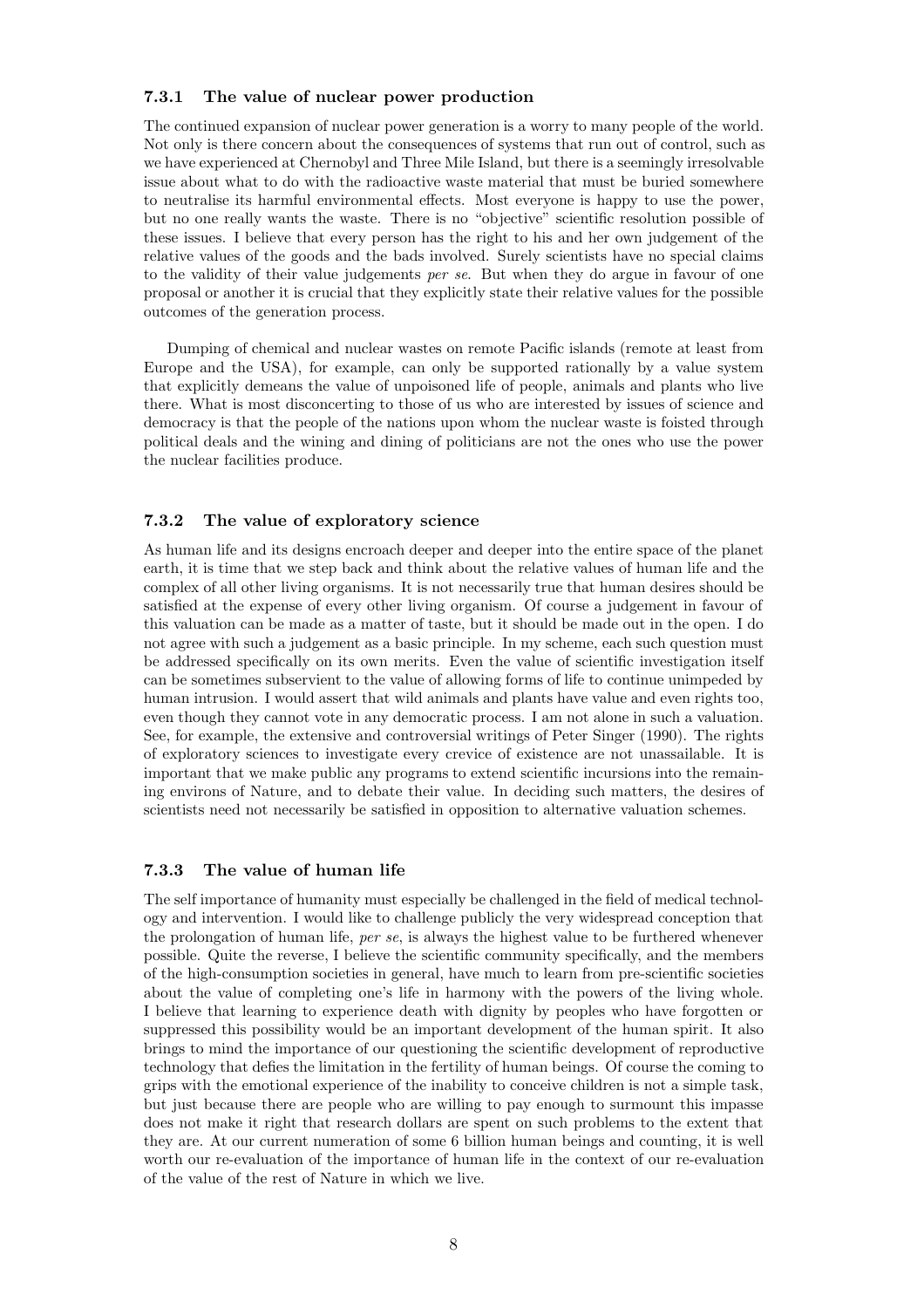I have chosen to raise these issues of human valuation, perhaps out of the blue and out of the context of any particular human decision, because it is important that we recognise these are contestable issues. In pursuing scientific activity we must assess honestly our valuations of such questions and have the integrity to hold back our blind pursuit of the much touted "progress."

# **8 Summary**

Let me summarise the substance of my argument up to this point.

The subjectivist statistical outlook challenges the current mainstream images of science as misleading at best. In that spectre, Nature is supposed to be a machine generating random outcomes through its atomic units, held together by stochastic principles of the laws of large numbers; and scientists gain access to it by transforming themselves into non-persons by denying any values or beliefs they hold regarding the empirical world they investigate. The alternative is completely formed and explicit. A progressive understanding of science is to recognise Nature as a living organism, not as a machine at all. As a living organism it has a beginning (the so-called big-bang), a lifetime in which it develops, grows, transforms and decays (natural history) and an end (the burnout of a star). Scientists, who are participants in this Nature, are individually and collectively uncertain to a greater or lesser extent about virtually every aspect of its course. Probability, and the statistical method of inference that derives from its structure, is a representation of a scientist's uncertainty (and scientists' uncertainties, when they agree) about the course of the history rather than a feature of the history itself. The goal of scientific method is to face calmly our uncertainty about natural history by expressing it logically in terms of probabilities. This formalised uncertainty allows us to make sensible judgements about how to design appropriate experiments and historical investigations to reduce the uncertainty, increasing our understanding and appreciation of Nature as we do. Moreover, when scientific uncertainty is formulated in this way, it can be used sensibly when people need to make democratic decisions by balancing our valuations of the uncertain outcomes of acts we may decide to engage.

The divergence of this new contemporary understanding of Nature and of science from the stochastic epicycles of the received imagination of Nature as a machine is a liberating achievement of the past fifty years of struggle in the foundations of statistics. It is time for the dissemination of the method and the imagination to become widespread and commonplace in the understanding of applied scientists who are not necessarily expert in the language of mathematics. It would be particularly appropriate for this realisation to gain acceptance in Italy, where students should learn about and be especially proud of the great methodological achievements of their compatriot, Bruno de Finetti. Through countless regular publications over the past century, he cheerfully and laboriously worked against the tide of international opinion in developing the most important aspects of an honestly human and useful subjectivist statistical outlook and method.

### **9 Finale**

Having focused on the concept of probability and the role it ought play in our reconception of science, I should like to conclude in another vein, outside the scope of scientific discussion. I believe that the future of healthy scientific contributions to matters of social and technological concern to society rests on a vigorous public recognition that the rational analytic methods of scientific progress do *not* constitute the *only* valid and useful way of learning about the world and about ourselves. The methods of science, in all its subject areas from physics, chemistry and geology to biology, anthropology, economics, sociology and psychology, and on to astronomy and cosmology, are based on studied uncertain inferences that we make from empirical observations about further empirical observations. These are conducted in a formal language that allows extreme precision in the content of our communications. However the practice of the method, which requires that we assert our beliefs via probabilities and avow our values via utilities, severely limits the breadth of Nature that we can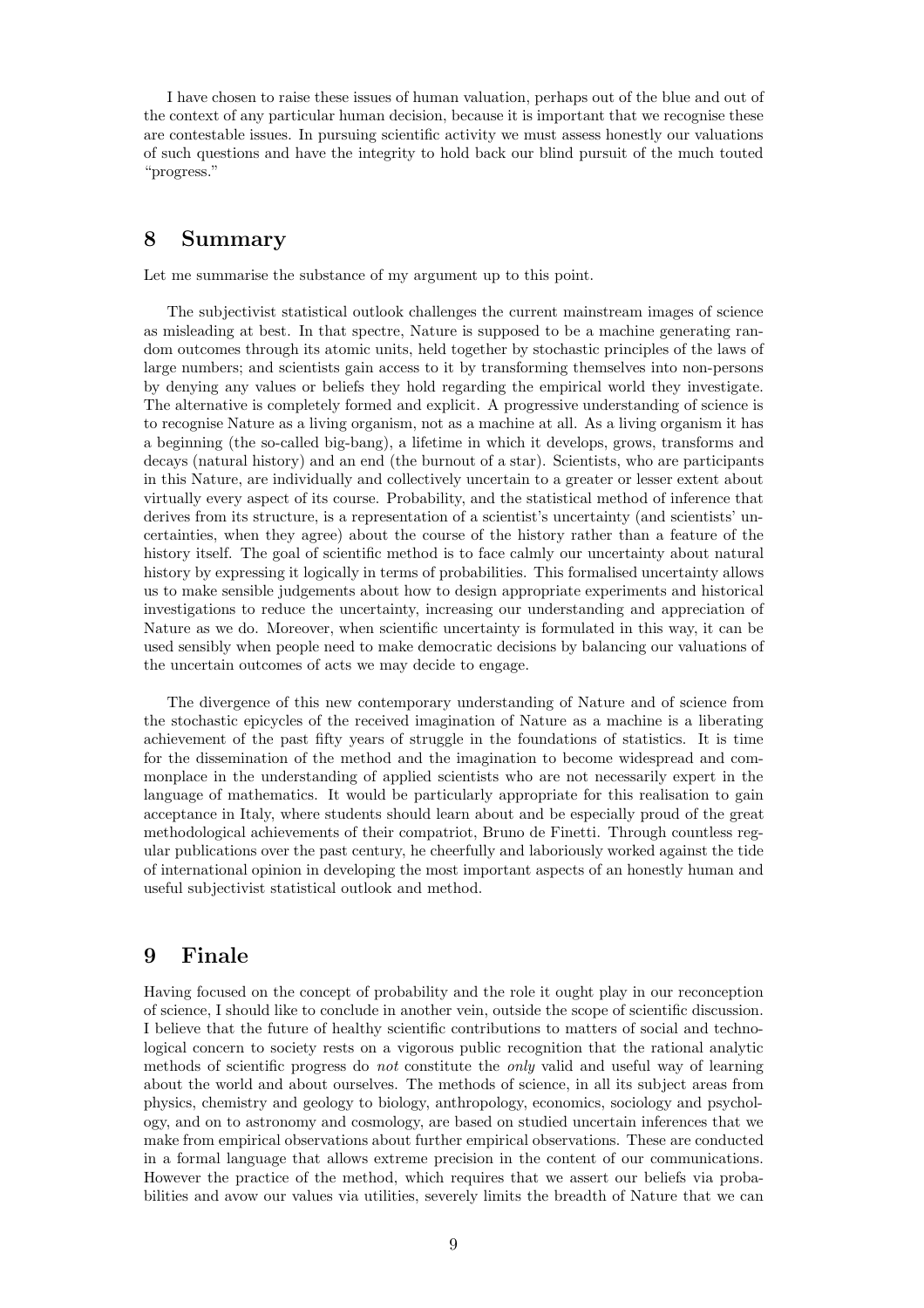experience in this way.

There are surely further modes of knowing that defy contact and expression in this mode. These experiences are best engendered not by conscious controlled analysis, but rather by the formless merging of our beings with the larger being of life. Just because we cannot speak precisely about the content of such "knowing" in the technical language of science does not negate the validity and value of such experience. This has been recognised by wise people in every society and time. Listen to the words of Lao Tzu of ancient China who spoke in the *Tao Te Ching* (I.3.) of a way of knowing requiring that

> Always without desire we must be found if its deep mystery we would sound. But if desire within us be

its outer fringe is all that we would see.

Alternatively, we could hear the same injunction in the different words of the Austrian Franz Kafka in his *Reflections on the Great Wall of China*:

You do not need to leave your room. Remain sitting at your table and listen.

Do not even listen, simply wait. Do not even wait, be quite still and solitary.

The world will freely offer itself to you to be unmasked. It has no choice.

It will roll in ecstacy at your feet.

I am referring here to the tradition that we commonly think of as spiritual experience. Just as the promoters of science have broadcast a misleading conception of its process and method, so too have the provocateurs of religious institutions. We have been led to think that science is a procedure which ignores value and shuns belief while religion thrives on human valuation and belief in the non-empirical. To conclude this talk I would like you to consider reversing your conceptions of these matters. Valuation and belief are crucial to the conduct of science, while they are actually inimical to the development of spiritual understanding which defies human self-important valuation and judgement. The content of this latter understanding is hard to put into words, but in every culture we have tried. The one universal theme that runs through the sayings of every one who honestly speaks of it is the simple song that "love makes the world go round." While non-analytic or specific, this message does translate into political action in many arenas. For example it leads us to defy short-sighted methods of agriculture that would make all of Nature subservient to human desires, that would annihilate all plant-eating insects and would prohibit people from entering the private mechanical plantation farms of the monocultured agrobusiness.

My warning to the promoters of "science" and its investors is that they not attempt to proclaim our analytic methods as the unique way of knowing the world. The respect and valuation of the results of our efforts from our non-scientific brothers and sisters will not be achieved by denying they have access to knowledge and valuation by methods of their own.

Rather than make further claims about "other modes of knowing", let me merely affirm them for myself, and recall the words of one who spoke of them in the very technical philosophical form of his Tractatus, "Whereof we cannot speak, thereof we must remain silent." (Wittgenstein, 1922, 7, p. 189) His conclusion at this time was a bit harsh. People can speak about such things, but not using logico-scientific language. It is the language of art and the heart.

# **10 Conclusion**

This lecture has been entitled "Probability: the language of the people! ... the language of science ??" People of the earth everywhere are comfortable with the idea that they are uncertain. Although they may not be fully knowledgeable about the mathematical laws of its coherent assertion, codified in the theory of probability, and although they may make